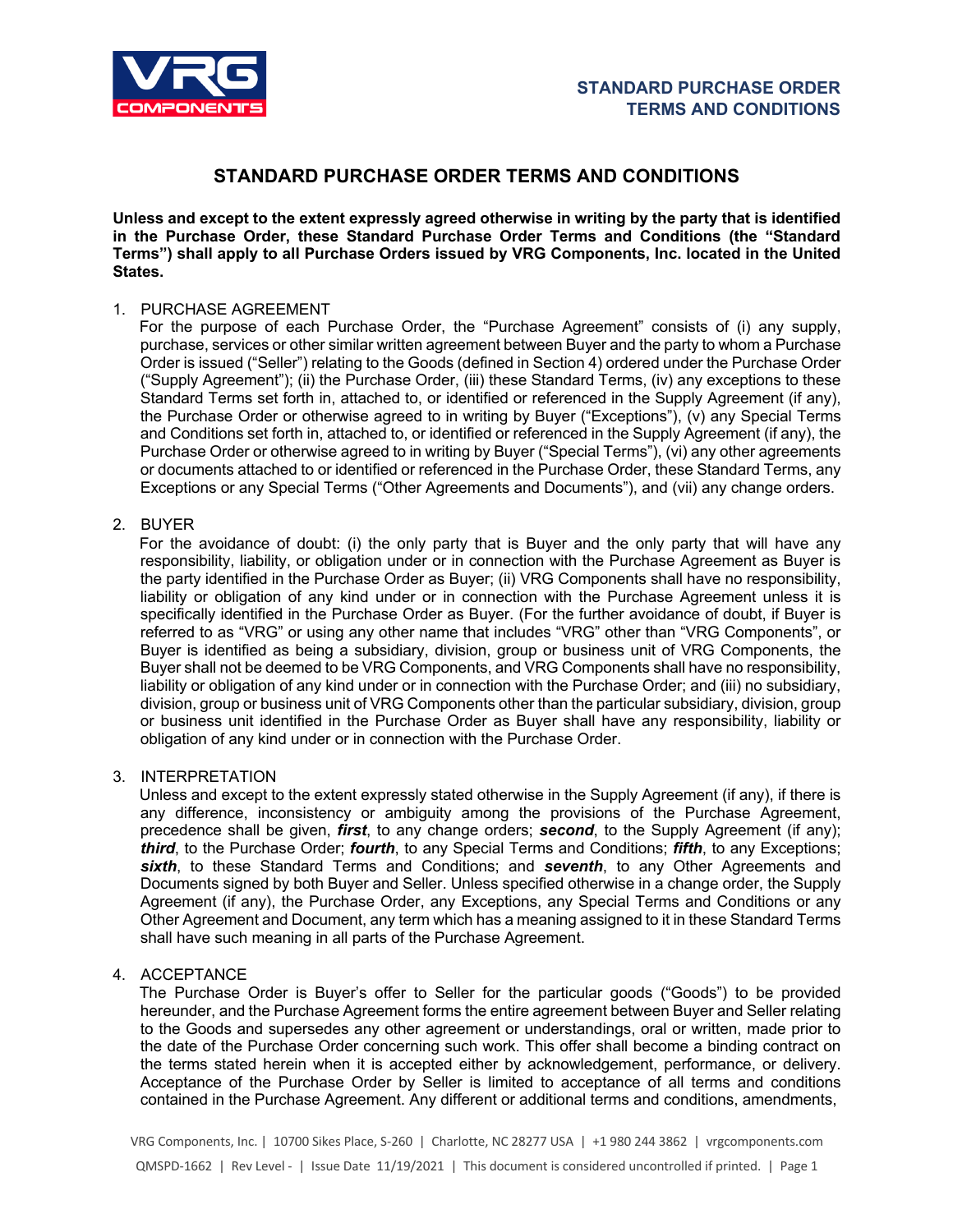

modifications, or qualifications proposed by Seller in an order acknowledgement or acceptance or otherwise shall apply and form part of the agreement and understanding of the Parties relating to the Goods only if and to the extent they are included in an agreement by way of a change order issued by Buyer and accepted by Seller. Nothing in any invoice, shipping document or other similar document that differs from or conflicts with the Purchase Agreement or these Standard Terms shall apply or form part of the agreement and understanding of the parties relating to the Goods.

### 5. PACKING – SHIPPING

All Goods shall be prepared for shipment and packed to prevent damage or deterioration, with shipment secured from the lowest transportation rates, in compliance with carrier tariffs. No charges will be paid by Buyer for preparation, packing, crating or cartage unless separately stated in the Purchase Order. All shipments to be forwarded on one day via one route shall be consolidated. Each container shall be consecutively numbered and marked with purchase order and part numbers. Container and purchase order numbers shall be indicated on bills of lading. Packing slips showing the purchase order number, shall be attached to the No. 1 container for each shipment. Any Goods sold f.o.b. place of shipment shall be forwarded prepaid or collect as directed by Buyer. Seller shall make no declaration concerning value of Goods shipped, except on Goods where tariff rate(s) are dependent upon a released or declared value, in which event such value shall be released or declared at the maximum value for the lowest rate(s).

## 6. SHIPMENT – DELIVERY

Delivery of Goods shall be in accordance with the applicable Incoterm (as defined in Incoterms 2020 published by the International Chamber of Commerce) or other delivery term specified in the Supply Agreement (if any), the Purchase Order or any Special Terms. Time is of the essence in the performance of the Purchase Agreement. Shipments or deliveries or performance of services shall be strictly in accordance with the delivery schedule specified in the Supply Agreement (if any), the Purchase Order or any Special Terms. If it appears Seller will not meet such schedule, then in addition to Buyer's other remedies, Seller shall promptly accelerate work and notify Buyer in writing of any delay and, if requested by Buyer, ship via air or expedited routing to avoid or minimize delay to the maximum extent possible, the added cost to be borne by Seller. Goods are not to arrive at Buyer facilities late or more than five (5) business days prior, unless otherwise specified, to the scheduled delivery date reflected on an individual purchase order.

## 7. FORCE MAJEURE AND NOTICE OF LABOR DISPUTES

- a. Neither party shall be liable for any delays in delivery or payment caused by circumstances beyond its control including acts of God or of the public enemy, acts of the United States Government, fire, floods, epidemics, quarantine restrictions, strikes, or embargoes. When any delays in delivery will occur or are anticipated, Seller shall immediately give notice thereof to Buyer.
- b. Whenever an actual or potential labor dispute is delaying or threatening to delay the performance of the Purchase Order, Seller shall immediately give written notice thereof, including all relevant information with respect thereto, to Buyer.

### 8. INVOICES – PAYMENT

- a. Invoices shall not be issued, nor payments made prior to shipment, unless otherwise stated. Individual invoices must be issued for each shipment under the Purchase Order. Unless otherwise stated in the Purchase Order or any Special Terms, payment terms are Net 45 from date of invoice. Buyer reserves the right to accept more favorable payment terms if presented by Seller. Discount invoices will be payable based on applicable discount period computed from the date of scheduled or actual delivery of the Goods ordered or the date of receipt of the correct invoice, whichever is later. Unless freight and other charges are itemized, any discount will be taken on full amount of invoice. All payments are subject to adjustment for shortage or rejection.
- b. If Buyer is disputing an invoiced amount, Buyer may withhold payment of the disputed amount until the dispute is resolved.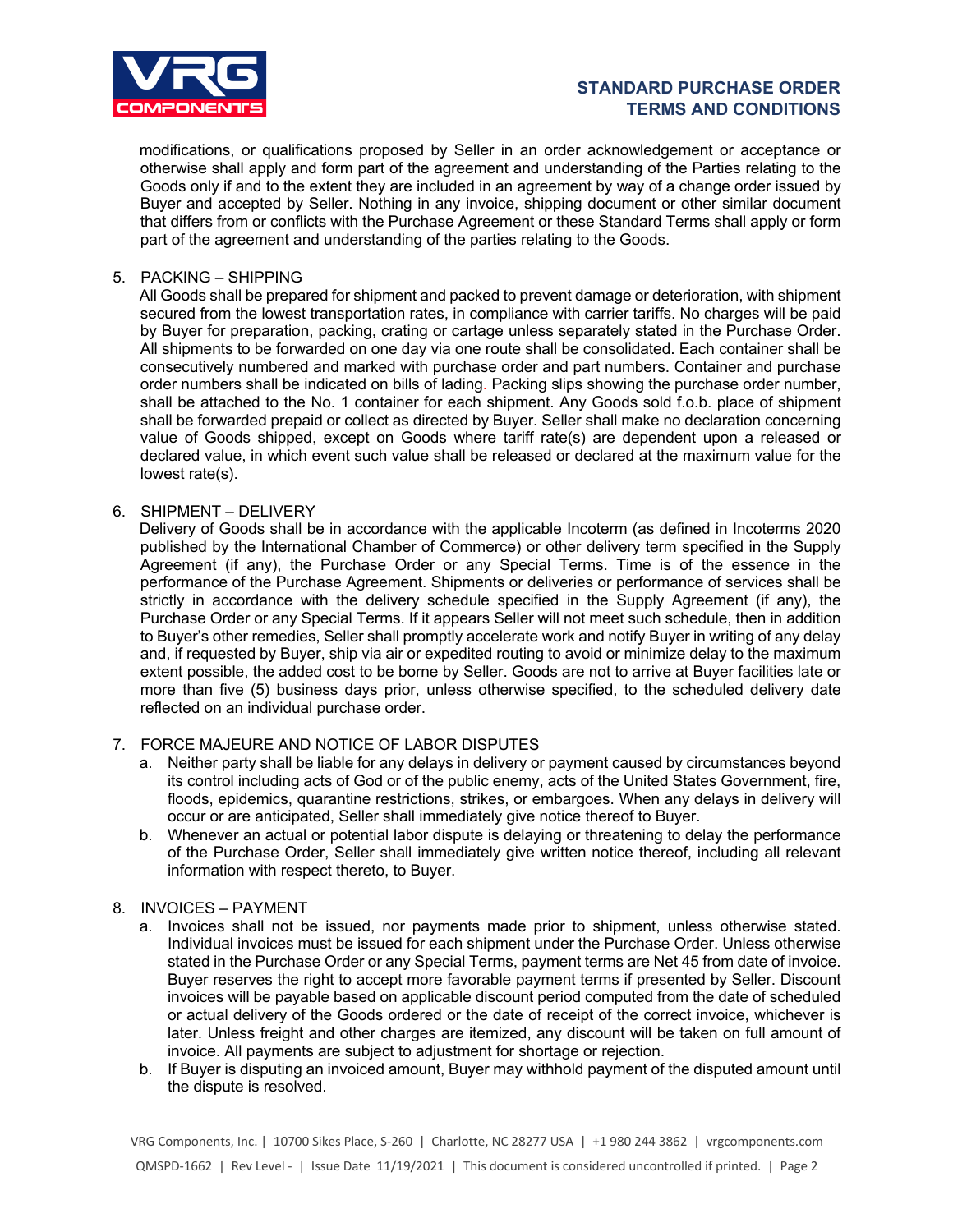

- c. All amounts due or to become due from Buyer to Seller shall be subject to deduction or set-off by Buyer by reason of any claim or counterclaim it or any of its affiliates may have arising out of the Purchase Order or any other purchase order, agreement, or transaction with Seller or any of its affiliates.
- d. Neither payment for nor use or inspection of Goods by Buyer or any of its affiliates shall be deemed to be acceptance by Buyer of such Goods by Buyer. Payment to Seller shall not release or relieve Seller of any of its liabilities and obligations under the Purchase Order. Payment of an invoice shall not prejudice Buyer's right to dispute such invoice at any time thereafter.

## 9. PRICES

- a. The prices payable by Buyer for the Goods ordered shall be the prices stated in the Purchase Order. Except for any adjustments that may be provided for in the Supply Agreement (if any), the Purchase Order or in any Special Terms, all prices are fixed and firm. Prices include and cover all design and engineering work, tooling, dies, equipment, materials, parts and components, testing, certifications, packaging, packing, crating, labeling, handling, storage and services related to such Goods, unless otherwise specified.
- b. Seller warrants that the prices of the Goods covered by the Purchase Order are not in excess of Seller's lowest prices in effect on the date of the Purchase Order for comparable quantities of similar Goods.
- c. Unless otherwise expressly stated, all prices are in U.S. Dollars.

## 10. WARRANTIES

In addition to any other express or implied warranties or warranties set forth in these Standard Terms, the Special Terms or a Supply Agreement, Seller warrants that all Goods delivered under the Purchase Order will (i) be merchantable, (ii) be free from defects in materials and workmanship, (iii) comprise only materials and goods which are new and original, (iv) conform to the requirements of the Purchase Agreement including but not limited to, the applicable descriptions, specifications and drawings, (v) be free from defects in design and (vi) be suitable for the purposes intended by Buyer. Buyer's approval of a design furnished by Seller shall not relieve Seller of its obligations under this warranty. Seller's liability under this warranty clause shall include, but is not limited to, at Buyer's election, rework, replacement, or return for credit all defective or nonconforming Goods, the payment of all removal and re-installation costs not to exceed twenty percent of the price paid for the Good(s), and the payment of all packing and transportation costs attributable to accomplishment of the above, all at Seller's expense. The warranty of Seller, together with its service warranty and guarantee, if any, shall run to Buyer and its customers.

## 11. APPROVED SOURCES; COUNTERFEIT PARTS PREVENTION

- a. Definitions.
	- i. "Counterfeit Parts" shall mean a part, component, module, or assembly whose origin, material, source of manufacture, performance, or characteristics are misrepresented. This term includes, but is not limited to, (A) parts that have been (re)marked to disguise them or falsely represent the identity of the manufacturer, (B) defective parts and/or surplus material scrapped by the original manufacturer, and (C) previously used parts pulled or reclaimed and provided as "new".
	- ii. As used herein, "authentic" shall mean (A) genuine; (B) from the legitimate source claimed or implied by the marking and design of the products offered; and (C) manufactured by, or at the behest and to the standards of, the manufacturer that has lawfully applied its name and trademark for that model/version of the material.
	- iii. "Independent Distributor" shall mean a person, business, or firm that is neither authorized nor franchised by an Original Component Manufacturer ("OCM") to sell or distribute the OCM's products, but which purports to sell, broker, and/or distribute such OCM products. Independent Distributors are also referred to as un-franchised distributors, unauthorized distributors, and/or brokers.
- b. Seller represents and warrants that only new and authentic materials are used in Goods required to be delivered to Buyer and that the Goods delivered contain no Counterfeit Parts. No other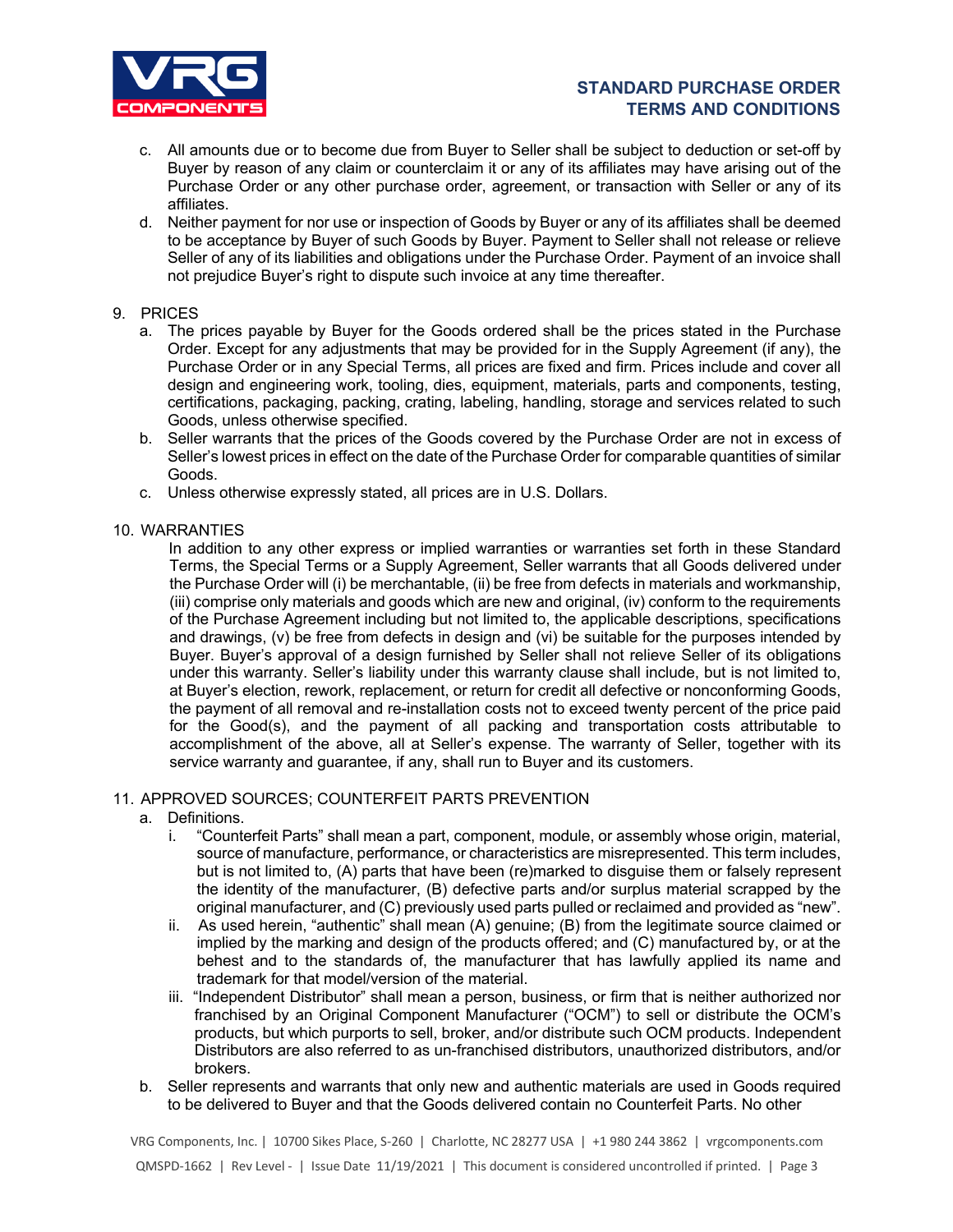

material, part, or component other than a new and authentic part is to be used unless approved in advance in writing by Buyer. To further mitigate the possibility of the inadvertent use of Counterfeit Parts, Seller shall only purchase authentic parts/components directly from the Original Equipment Manufacturers ("OEMs") or through the OEM's authorized distribution chain. Seller must make available to Buyer, at Buyer's request, OEM documentation that authenticates traceability of the components to that applicable OEM. Purchase of parts/components from Independent Distributors is not authorized unless first approved in writing by Buyer. Seller must present complete and compelling support for its request and include in its request all actions to ensure the parts/components thus procured are legitimate parts. Buyer's approval of Seller request(s) does not relieve Seller's responsibility to comply with all Purchase Agreement requirements, including the representations and warranties in this paragraph.

- c. Seller shall maintain a documented system in accordance with SAE AS5553 and SAE AS6174 as applicable (policy, procedure, or other documented approach) that provides for prior notification and Buyer approval before parts/components are procured from sources other than OEMs or through the OEM's authorized distribution chain. Seller shall provide copies of such documentation for its system for Buyer's inspection upon Buyer's request.
- d. Acceptance of the Purchase Order constitutes confirmation by Seller that it is either the Original Equipment Manufacturer (OEM), Original Component Manufacturer (OCM), or a franchised or authorized distributor of the OEM/OCM for the Goods herein procured, unless otherwise specified. Seller further warrants that OEM/OCM acquisition documentation that authenticates traceability of the components to that applicable OEM is available upon request. If Seller is not the OEM/OCM or a franchised or authorized distributor, Seller confirms by acceptance of the Purchase Order that each Good supplied to Buyer has been procured from the OEM/OCM or a franchised or authorized distributor of the OEM/OCM. Seller further warrants that OEM/OCM acquisition traceability documentation is accurate and available to Buyer upon Buyer's request.
- e. Seller shall flow the requirements of this Section 11 to its subcontractors and suppliers at any tier for the performance of the Purchase Agreement.
- f. Seller's quality system and counterfeit avoidance procedures are subject to review and analysis with appropriate notice by the Buyer representative and/or authorized Government representatives. This includes surveillance of products, systems, procedures, facilities and records associated with components they have purchased. The responsibility for quality functions and counterfeit avoidance procedures shall be clearly identified within Seller's organization. Personnel performing these functions shall have sufficient authority and independence to evaluate the problems and to initiate and recommend corrective action.

### 12. INSPECTION

All Goods covered by the Purchase Order shall be subjected to inspection and test by Buyer and its customers to the extent practicable at all times and places including the place and period of manufacture. Buyer or its representative (customer, regulatory agency, etc.) may have access for review and/or inspection of the plant or plants of Seller or of any of Seller's subcontractors engaged in the performance of the Purchase Agreement. Seller shall provide, without additional charge, all reasonable facilities and assistance for such inspections and tests. Any such inspection or test by Buyer or its customer shall be performed in such a manner as not to unduly delay the work. No inspection, test, approval (including design approval), or acceptance of Goods ordered shall relieve Seller from responsibility for defects or other failures to meet the requirements of the Purchase Agreement. All Goods are subject to final inspection and acceptance by Buyer at destination not withstanding any prior payment or inspection at source and such inspection will be made within a reasonable time after delivery.

### 13. REJECTION

Buyer shall have the right to reject, require correction or accept with an equitable adjustment in the price any Goods delivered hereunder which are defective or otherwise not in strict conformance with the requirements of the Purchase Agreement. Buyer shall notify Seller of such rejections or other actions and at Buyer's election and Seller's risk and expense such Goods shall be held by Buyer or

VRG Components, Inc. | 10700 Sikes Place, S-260 | Charlotte, NC 28277 USA | +1 980 244 3862 | vrgcomponents.com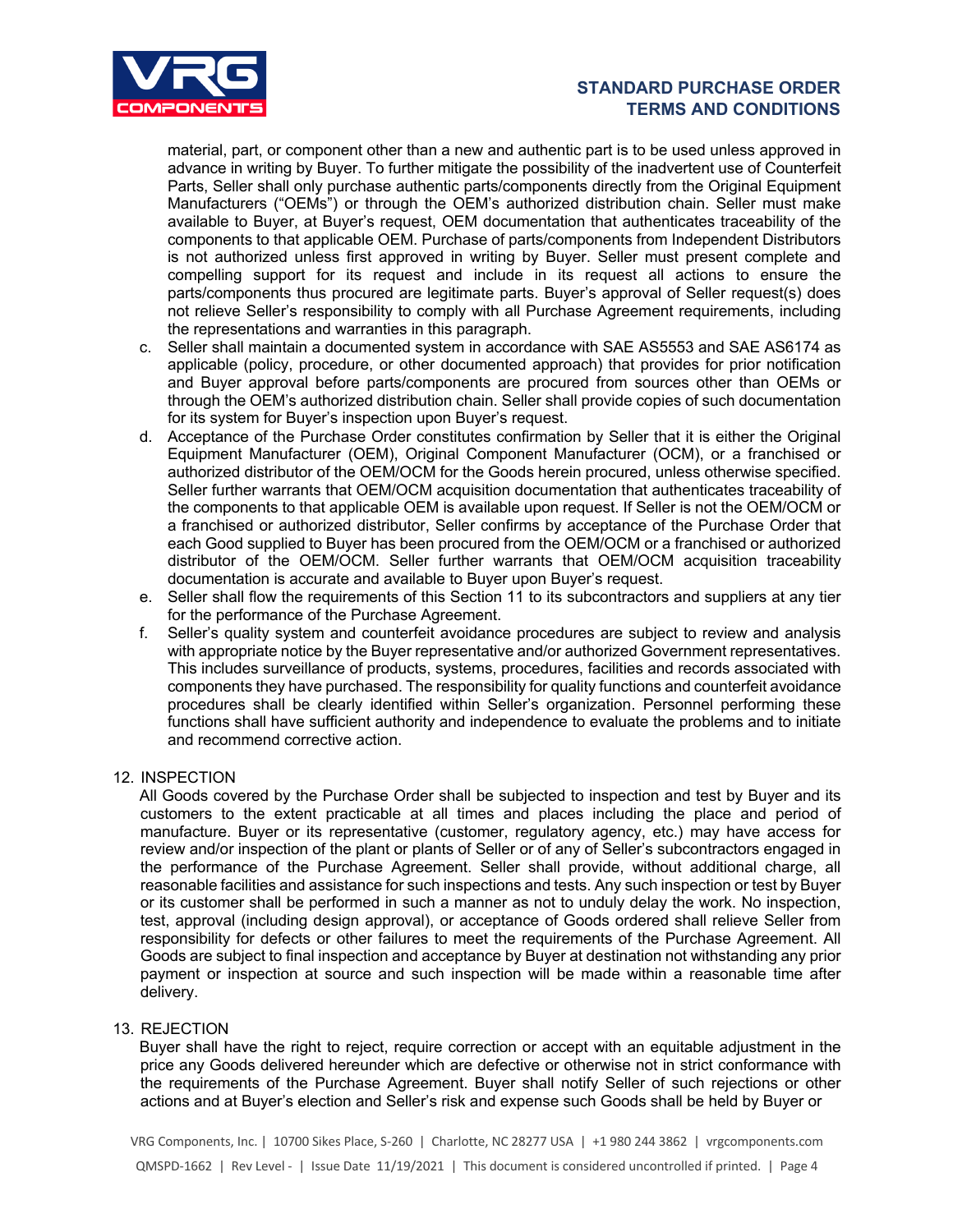

returned to Seller for credit, refund, rework, or replacement as directed by written instructions from Buyer. No replacement or correction of defective Goods shall be made by Seller unless agreed to in writing by Buyer.

## 14. TITLE AND RISK OF LOSS

Title and risk of loss or damage to each Good shall pass to Buyer upon delivery in accordance with the applicable Incoterm; provided, however, (i) if Buyer issues a notice of rejection for a Good pursuant to Section 13, then notwithstanding the applicable Incoterm, title and risk of loss or damage to such Good shall revert to Seller; (ii) if and to the extent Buyer makes any payment for a Good prior to delivery in accordance with the applicable Incoterm, title to such Good shall vest in Buyer at the time of payment (but risk of loss or damage shall remain with Seller); and (iii) notwithstanding the applicable Incoterm, Seller shall bear all risk or loss or damage to a Good due to improper or inadequate packaging, packing, crating or marking or to errors in shipping documents unless and except to the extent attributable to acts, errors or omissions of Buyer.

### 15. CHANGES

Buyer may at any time by written notice make changes within the general scope of the Purchase Agreement in any one or more of the following: (i) drawings; (ii) designs; (iii) specifications; (iv) method of shipping or packing; (v) place of inspection, delivery, or acceptance; (vi) quantities; and (vii) schedules. Seller shall proceed immediately to perform the Purchase Agreement as changed. If any such change causes an increase or decrease in the cost of, or time required for performance of any part of the work under the Purchase Agreement an equitable adjustment in the Purchase Agreement price and/or delivery schedule will be made. Any claim for adjustment under this section will be deemed to be waived unless asserted in writing (including the amount of the claim) and delivered to Buyer within twenty (20) days from the date of receipt of Seller of the change order or written notice or within such further time as may be agreed upon by the parties.

### 16. INTELLECTUAL PROPERTY

- a. Seller shall not make any unauthorized use of any third-party intellectual property or incorporate or otherwise use any unauthorized third-party intellectual property in the Goods or services provided to Buyer. Seller shall save Buyer, its agents and customers, and users of its products harmless from all loss, damage and liability which may be incurred on account of infringement or alleged infringement of any third party intellectual property rights, including without limitation any United States or foreign patent, copyright, trade secret, trade or other mark arising out of the manufacture, sale or use of such Goods or services by Seller, Buyer, Buyer's agents or customers, or users of its products. Seller shall, at its own expense, defend all claims, suits and actions against Buyer, its agents or customers, or users of its products in which such infringement is alleged, provided Seller is duly notified of such claims, suits and actions.
- b. To the extent any Good incorporates or makes use of any patent, copyright, trade secret or other intellectual, industrial or proprietary right of Seller or any of its suppliers or subcontractors, Buyer, each of its affiliates, each of its and their respective customers, and each other user, distributor, seller or reseller of such Good shall have and be granted an irrevocable, perpetual, non-exclusive, fully paid, royalty-free, world-wide right and license (with right of sublicense) under such patent, copyright, trade secret or other intellectual, industrial or proprietary right to use, distribute, sell, resell, support and modify such Good as and to the extent Buyer, any of its affiliates, any of its or their respective customers, or any other user, distributor, seller or reseller of such Good may in its sole discretion determine to be necessary, desirable or appropriate.

### 17. ASSIGNMENT, DELEGATION AND SUBCONTRACTS

No assignment of any rights, including rights to moneys due or to become due hereunder, nor any delegation of duties, obligations or liabilities under the Purchase Agreement shall be binding upon Buyer until Buyer's written consent thereto has been obtained. No Goods to be delivered under the Purchase Order shall be procured by Seller from a third party in completed or substantially completed

VRG Components, Inc. | 10700 Sikes Place, S-260 | Charlotte, NC 28277 USA | +1 980 244 3862 | vrgcomponents.com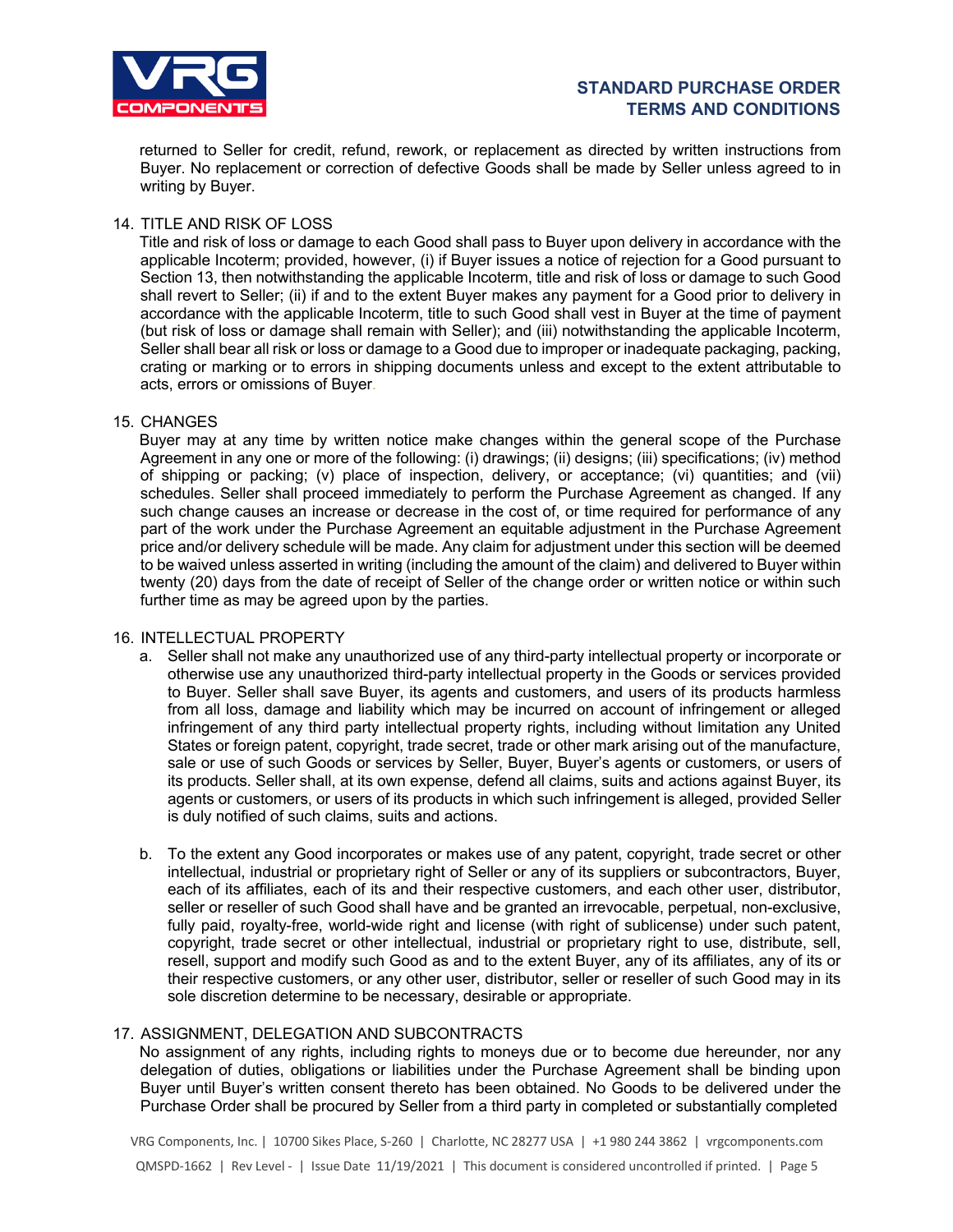

form without Buyer's prior written consent. For this purpose, assignment shall include any change in the control of Seller; provided that in the case of a voluntary change in control, if Seller provides Buyer not less than 90 days advance written notice of such change in control and Buyer has not objected to such change in control within that notice period, Buyer shall be deemed to have consented to such change in control.

### 18. TERMINATION

By written notice directed to Seller, Buyer may terminate for Buyer's convenience all or any part of the Purchase Order. In such event, the Purchase Order price shall be equitably adjusted: provided, such adjustment shall not exceed the Purchase Order total price, nor allow any amount for cost or anticipated profit for performance not rendered: provided further, Seller's written claim for adjustment is received within thirty (30) days following the effective date of termination set forth in Buyer's written notice. Such termination shall not relieve Buyer or Seller of their respective obligations as to any un-terminated portions of the Purchase Order. Upon receipt of a termination notice, Seller shall stop work to the extent specified in the notice and take such other action as may be necessary or as Buyer may direct for the transfer, protection, preservation of property and contract rights which are related to the termination, and to minimize the cost of termination, to and for the benefit of Buyer.

## 19. CANCELLATION – CAUSE

- a. If Seller fails to make delivery of the Goods, or fails to perform the services, in accordance with the delivery dates specified in the Purchase Order or fails to perform any other provision of the Purchase Agreement, Buyer may (in addition to any other right or remedy provided by the Purchase Agreement or by law) terminate all or any part of the Purchase Order by written notice to Seller without liability and purchase substitute goods elsewhere. In the event of such termination, Seller shall be liable to Buyer for any excess cost occasioned by Buyer. Seller shall continue performance of the Purchase Order to the extent not terminated pursuant to this Section 19.
- b. Except with respect to defaults of subcontractors at any tier, Seller shall not be liable to Buyer if the failure to perform the Purchase Agreement arises out of causes beyond the control and without the fault or negligence of Seller. If the failure to perform is caused by the default of a subcontractor at any tier, and if such default arises out of causes beyond the control of both Seller and subcontractor, and without the fault or negligence of either of them, Seller shall not be liable to Buyer unless the goods or services to be furnished by the subcontractor were obtainable from other sources in sufficient time to permit Seller to meet the requirements of the Purchase Agreement.
- c. If the Purchase Order is terminated as provided in this Section 19, Buyer, in addition to any other rights provided herein, may require Seller to transfer title and deliver to Buyer (i) any completed Goods, and (ii) such partially completed Goods and materials, parts, tools, dies, jigs, fixtures, plans, drawings, information, and contract rights as Seller has specifically produced or specifically acquired for the performance of the Purchase Agreement. If, after notice of the termination of the Purchase Order "with cause," it is determined that the failure to perform is due to causes totally beyond the control and totally without the fault or negligence of Seller, such notice of default shall be deemed to have been issued pursuant to Section 18 hereof, and the rights and obligations of the parties hereto shall be governed by such Section 18.

### 20. COMPLIANCE WITH LAWS

a. In the performance of the Purchase Agreement Seller shall comply with all federal, state and local safety laws, the provisions of the Fair Labor Standard Act (FLSA) of 1938, as amended, the Equal Opportunity provisions of Presidential Executive Orders, including without limitation, Executive Order 13496, Notification of Employee Rights under Federal Labor Laws (29 CFR Part 471, Appendix A to Subpart A), and all other applicable federal, state and local laws, regulations, rules and ordinances (collectively, "applicable laws"). Seller agrees, upon request, to furnish Buyer a certificate regarding FLSA compliance or compliance with other applicable laws in such form as Buyer may from time to time require. Seller agrees to indemnify and hold Buyer harmless to the full extent of any loss, damage, or expense (including attorneys' fees) which Buyer may incur as a result of Seller's violation of any applicable laws.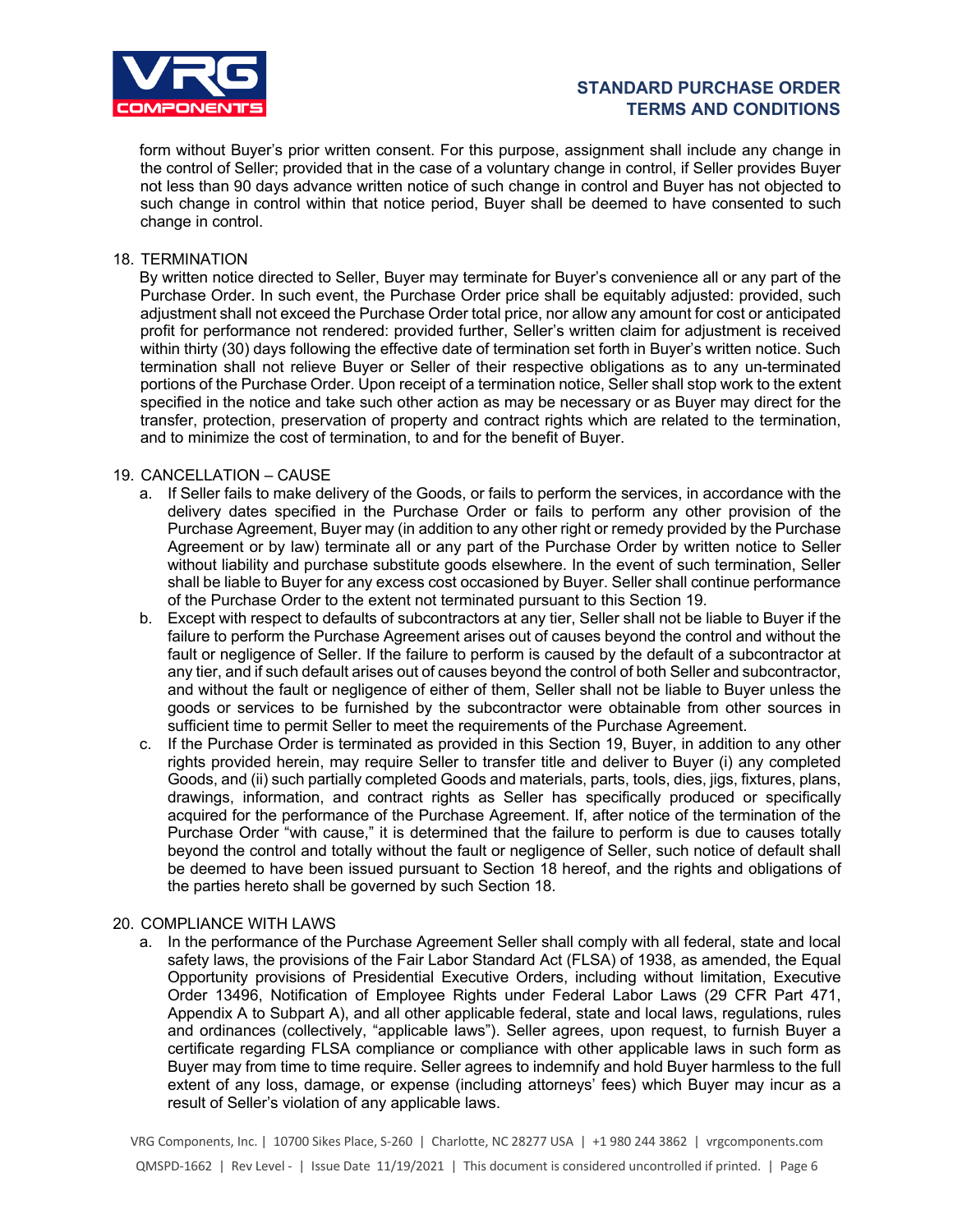

b. Seller warrants that Seller has not been and is currently not excluded, debarred, suspended or otherwise declared ineligible by any governmental, regulatory or administrative body, agency, board or authority from providing any good and/or supplying any service of the type included in the Purchase Order or is the subject of any investigation, action or proceeding that could lead to such party being excluded, debarred or suspended or otherwise declared ineligible by any governmental, regulatory or administrative body, agency, board or authority from providing any good or service of the type included in the Purchase Order.

### 21. PUBLICITY AND DISCLOSURE

- a. No press release, advertisement, or other disclosure relating to the Purchase Agreement shall be made without Buyer's prior written approval. Seller shall require all of its subcontractors to comply with these requirements and shall be liable for any failure of its subcontractors to comply with this requirement.
- b. Seller shall keep confidential all designs, processes, drawings, specifications, reports, data and other technical or proprietary information and the features of all parts, equipment, tools, gauges, patterns, and other Goods furnished or disclosed to Seller by Buyer in connection with the Purchase Agreement, unless otherwise provided herein or authorized by Buyer in writing. Seller shall use such information and Goods, and the features thereof, only in the performance of the Purchase Agreement. Upon completion or termination of the Purchase Order, Seller shall return all such information and Goods to Buyer or make such other disposition thereof as may be directed or approved by Buyer.
- c. Seller shall notify Buyer immediately if any Buyer proprietary data is physically or electronically obtained by unauthorized parties such as, but not limited to, a data breach of Seller's IT systems.

### 22. WAIVER

No failure on the part of either Party in exercising any right or remedy under the Purchase Agreement shall operate as a waiver thereof, nor shall any single or partial exercise of any such right or remedy preclude any other or further exercise thereof or the exercise of any other right or remedy under the Purchase Agreement, in law or in equity, conferred by statute, or otherwise. A waiver by or on behalf of a Party of any breach of the Purchase Agreement shall not be binding upon such Party unless it is in writing executed by such Party. A waiver shall not operate as a waiver of any future breach, whether of a like or different character, except to the extent specifically provided in such waiver.

### 23. HAZARDOUS MATERIAL PACKAGING, LABELING AND SHIPPING

Seller shall package, label, transport and ship hazardous materials or Goods containing hazardous materials in accordance with all applicable federal, state and local laws and regulations including but not limited to current published issues of tariffs and regulations reflecting 49 Code of Federal Regulation Articles 100-199 and shall furnish appropriate Safety Data Sheets. Seller shall ensure that all shipping documents are properly identified as hazardous material and specify any handling and storage requirements on all shipping documents.

## 24. HOLD HARMLESS AND INDEMNIFICATION

Seller shall be liable for and indemnify and hold harmless Buyer and its affiliates from and against any and all Losses, liabilities, damages, damage awards, judgments, settlements, indemnification payments, charges, fines, penalties, taxes, duties, costs and expenses of any kind, including, but not limited to, attorneys' fees', experts fees and other legal costs and expenses in connection with investigating, defending and settling claims and, actions, lawsuits, proceedings and demands related thereto (collectively "Losses") which they, or any of them, may suffer, sustain, become subject to, pay or incur to the extent the same arise out of or in connection with or are attributable to (i) any breach of the Purchase Agreement by Seller or any of its officers, employees, directors or subcontractors or resulting from any act, error or omission (whether or not negligent) on the part of Seller or another of its officers, employees, directors or subcontractors, (ii) any negligent act, error or omission, willful or intentional misconduct, or noncompliance with any applicable law on the part of Seller or any of its officers, employees, directors or subcontractors in connection with any Good or the Purchase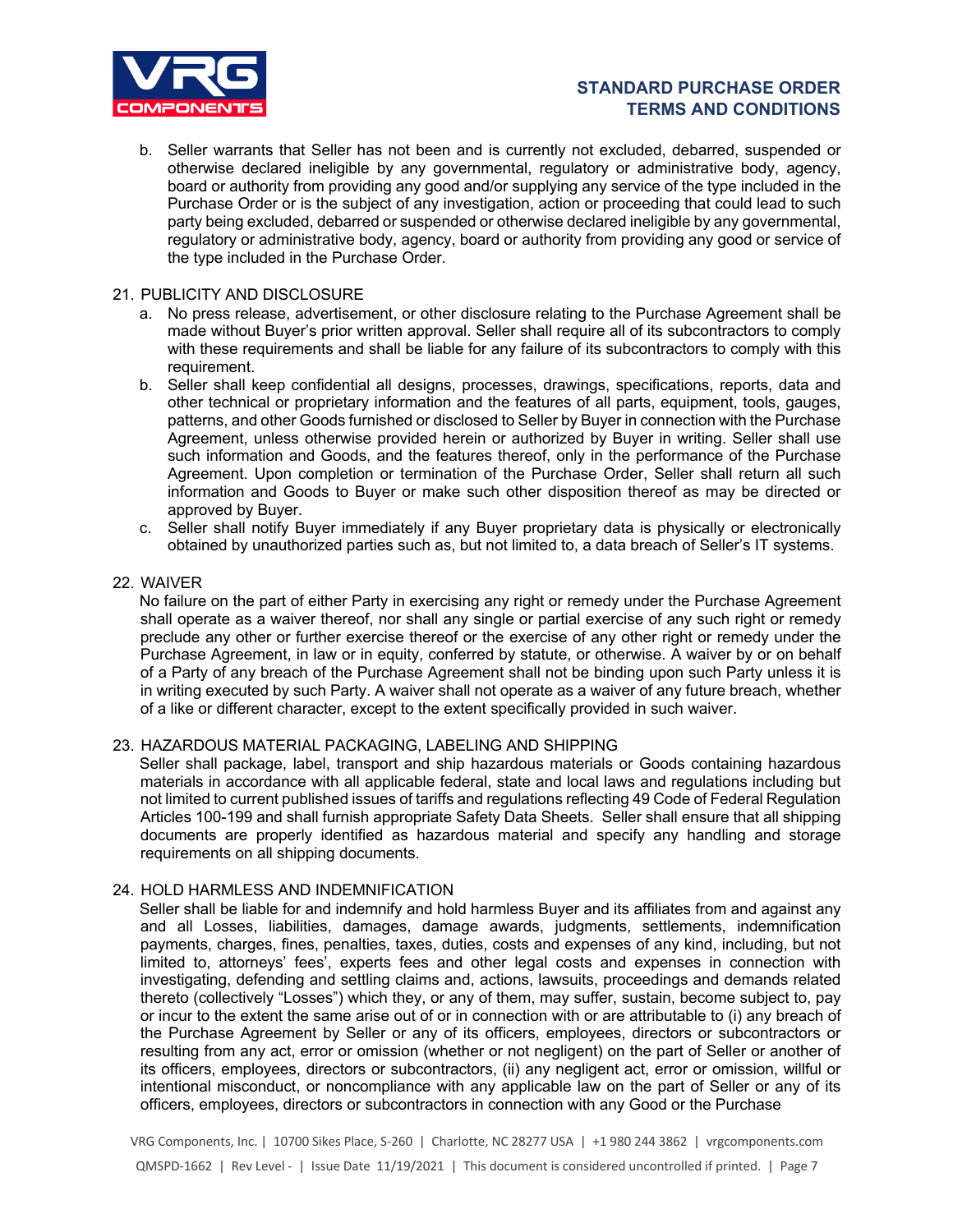

Agreement, or (iii) any claim, action, lawsuit, proceeding or demand any third party may assert against Buyer or any of its Affiliates that arises out of or in connection with or is attributable to any matter referred to in clause (i) or (ii) above; provided, however, that Seller shall have no liability or obligation for Losses to the extent the same arise out of or in connection with or are attributable to any  $(A)$  any breach of the Purchase Agreement by Buyer or resulting from any act, error or omission (whether or not negligent) on the part of Buyer or any of its affiliates, or (B) any negligent act, error or omission, willful or intentional misconduct, or noncompliance with any applicable law on the part of Buyer or any of its affiliates in connection with a Good or the Purchase Agreement.

### 25. TAXES

Unless prohibited by law, Seller shall pay and has included in the price of the Purchase Order, as a separate line item, any federal, state or local tax, transportation tax, or other tax which is required to be imposed upon the Goods ordered hereunder, or by reason of their sale or delivery.

## 26. ADVERSE CHANGES TO SELLERS BUSINESS CONDITIONS

Seller shall notify Buyer of substantive changes to Seller's business that will negatively impact its business, assets, or financial condition. In this event, Buyer shall have the opportunity to renegotiate, suspend, or terminate the Purchase Agreement.

## 27. FAILURE TO PAY SUPPLIERS

Seller shall notify Buyer in the event that Seller's financial situation or other circumstances lead to not paying a sub-tier supplier that is part of the supply chain supporting the Goods ordered by Buyer and which results in a potential delivery delay of those Goods.

### 28. EXPORT LAWS AND REGULATIONS

- a. In performing its obligations under the Purchase Agreement, Seller will comply with United States export control and asset control laws, regulations, and orders, as they may be amended from time to time, applicable to the export or re-export of Goods or services, including software, processes, or technical data ("Items"). Such regulations include without limitation the Export Administration Regulations ("EAR"), International Traffic in Arms Regulations ("ITAR"), and regulations and orders administered by the Treasury Department's Office of Foreign Assets Control (collectively, "Export Control Laws").
- b. Seller shall be responsible for obtaining the required authorizations prior to conducting an export or re-export of any Items, as defined in such laws and regulations. Buyer shall reasonably cooperate with, and exercise reasonable efforts to support, Seller making the export or re-export in obtaining any necessary licenses or authorizations required to perform Seller's obligations under the Purchase Agreement.
- c. Seller shall, upon written request of Buyer, provide the Export Control Classification Numbers ("ECCNs") for each Item being delivered to Buyer as well as the ECCNs for any components or parts of each Item, if such component ECCNs are different from the ECCN of the Item at issue.
- d. Seller represents that (i) any Items, and the parts and components thereof, it is providing in conjunction with the Purchase Agreement are not currently "defense articles" as that term is defined in 22 C.F.R. § 120.6 of the ITAR and (ii) the services (if any) that Seller is providing in conjunction with the Purchase Agreement are not currently "defense services" as that term is defined in 22 C.F.R. § 120.9 of the ITAR. Seller acknowledges that this representation means that an official capable of binding Seller knows or has otherwise determined that such Items, and the parts and components thereof, are not currently on the United States Munitions List at 22 C.F.R. § 121.1. Each party agrees to reasonably cooperate with the other in providing, upon written request of the other party, documentation or other information that supports or confirms this representation, including, for example, Commodity Jurisdiction Determinations.
- e. To the extent that such Items, or any parts or components thereof, were specifically designed or modified for a military end use or end user, Seller shall notify Buyer of this fact and shall also provide Buyer with written confirmation from the United States Department of State that such Items, and all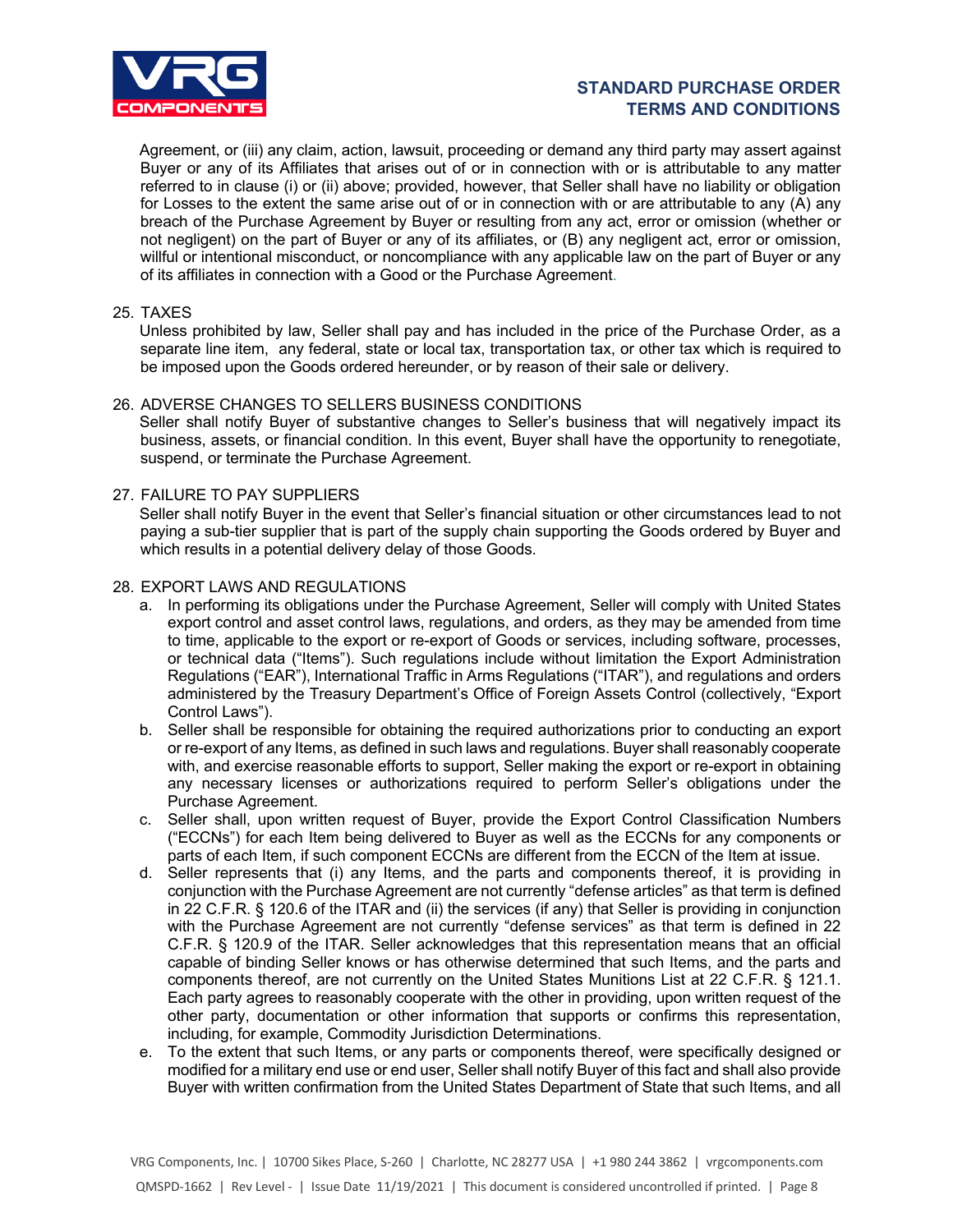

such parts or components thereof, are dual-use Items subject to the jurisdiction of the Department of Commerce.

### 29. CONFLICT MINERALS

- a. Seller must demonstrate that all gold, tin, tantalum, or tungsten (or derivative thereof) (collectively referred to as "3TG") in the products it sells to VRG were sourced from RMI RMAP conformant smelters.
- b. Supplier will at all times be able to deliver to VRG its current CMRT that has been generated through the surveying of its relevant direct suppliers within the previous 12 months using the most current version of the CMRT. The supplier is required to cascade this requirement down the supply chain to its suppliers and, in turn, require them to cascade the requirement to survey their suppliers using the CMRT at least once each year.
- c. If Buyer believes that a Good contains (or includes, makes use of or was made from a material, part or component that that contains) a 3TG whose purchase funded violence in the Covered Countries: (i) Buyer may, at its option, by providing notice thereof to Seller, suspend the Purchase Order as to such Good until Seller is able to confirm to the reasonable satisfaction of Buyer whether or not such Good contains any 3TG whose purchase funded violence in the Covered Countries; and (ii) if it is determined that such Good contains any 3TG whose purchase funded violence in the Covered Countries or if Seller is not able to confirm to the reasonable satisfaction of Buyer whether or not such Good contains any Conflict Mineral within 90 days after being requested to do so by Buyer, Buyer may, at its option, by providing notice thereof to Seller, terminate the Purchase Order as to such Good. Buyer shall have no liability or obligation with respect to any Good as to which the Purchase Order is terminated or suspended pursuant to this Section 32 (c).

#### 30. RoHS COMPLIANCE

Unless Seller has expressly and in writing informed Buyer to the contrary, Seller represents that any product delivered to Buyer under this order is in compliance with the European Union (EU) Directive 2011/65/EU on the Restriction of the Use of certain Hazardous Substances in Electrical and Electronic Equipment (RoHS Recast). In particular, the products have been tested as needed for the presence of Lead, Cadmium, Mercury, Hexavalent chromium, Polybrominated biphenyls (PBB), and Polybrominated diphenyl ethers (PBDE). For Cadmium there must be less than 0.01% of the substance by weight at raw homogeneous materials level. For Lead, PBB, PBDE, mercury and Hexavalent chromium, there must be no more than 0.1% of the material, when calculated by weight at raw homogeneous materials.

### 31. REACH COMPLIANCE

"REACH" is European Union Regulation (EC) No 1907/2006 concerning the "Regulation on Registration, Evaluation, Authorization and Restriction of Chemicals effective June1, 2007. Under REACH, Buyer's customers within the European Union may require that Buyer identify any Substances of Very High Concern (SVHC) from the Candidate List as defined under REACH and Buyer will need to have Seller identify any such SVHCs in its products. Upon request, Seller agrees (1) to provide to Buyer, at no increase in contract price, information regarding any SVHC's present in Seller's products, including the SVHC's name, amount contained, by weight, total part weight and safe usage information, based on the Candidate List in place at the time of receipt of request, (2) to submit response within 45 days upon receipt of request, and (3) to permit Buyer to disclose such information to its customers or regulatory authorities for the purpose of compliance with the REACH regulation. If at any time, the product's chemical composition change after a response is provided, Seller is required to provide Buyer with the revised information. Buyer reserves the right to request REACH information up to thirty-six months after last shipment of a product by Seller to Buyer.

#### 32. ETHICS

a. Seller shall ensure that the importance of ethical behavior, protection of human rights, and protection of the environment is communicated to its employees and to its sub-tier suppliers as appropriate for the type of business and as required by local rules/regulations.

VRG Components, Inc. | 10700 Sikes Place, S-260 | Charlotte, NC 28277 USA | +1 980 244 3862 | vrgcomponents.com QMSPD-1662 | Rev Level - | Issue Date 11/19/2021 | This document is considered uncontrolled if printed. | Page 9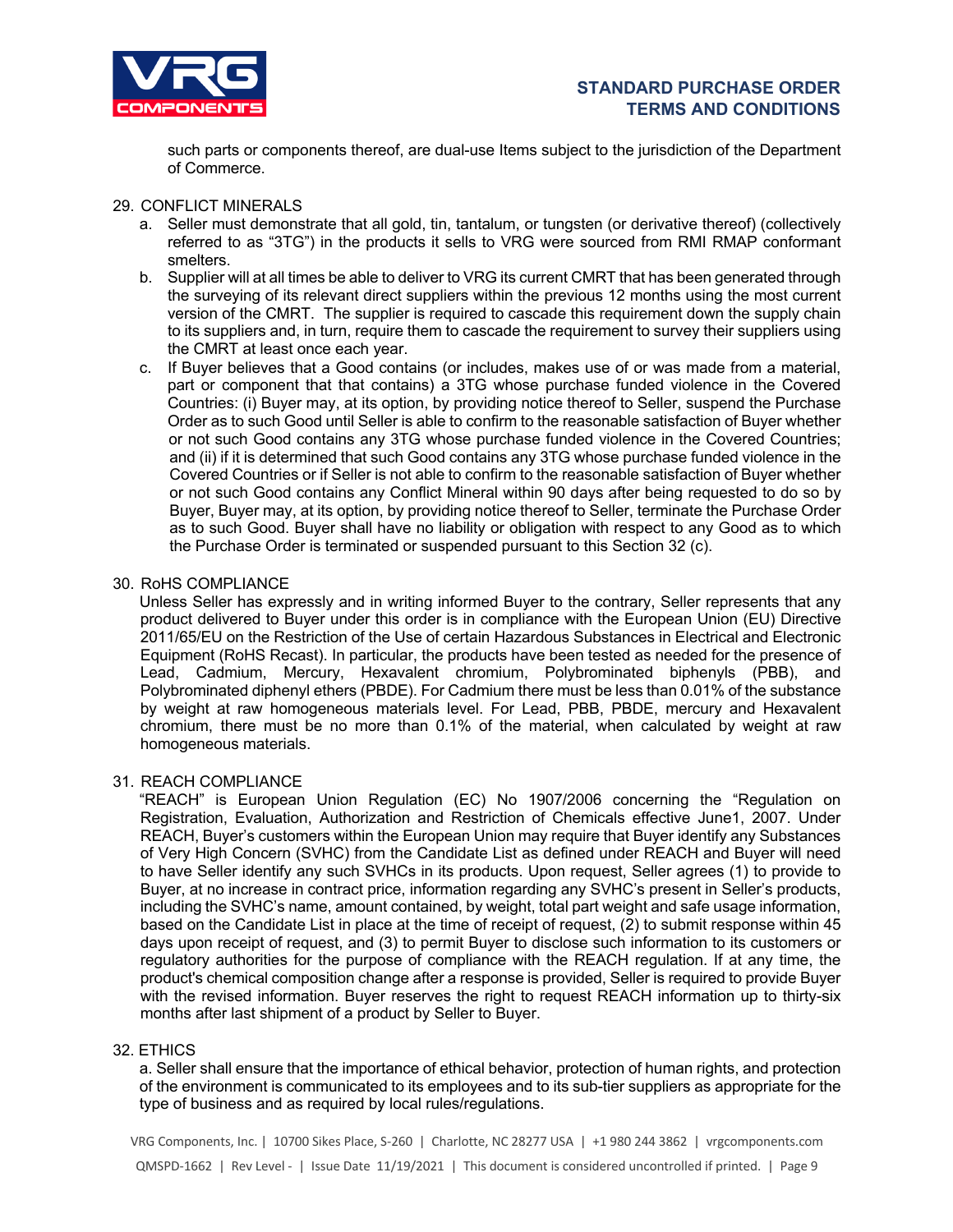

a. Seller commits that any material violation of law by Seller relating to basic working conditions and human rights, including laws regarding slavery and human trafficking, applicable to Seller's performance under the Purchase Agreement may be considered a material breach of the Purchase Agreement for which Buyer may elect to cancel any open Purchase Orders between Buyer and Seller, for cause, in accordance with the provisions of the Purchase Agreement, or exercise any other right of Buyer for an Event of Default under the Purchase Agreement. Seller shall include the substance of this Section 36, including this flow down requirement, in all subcontracts awarded by Seller for build to print work performed under the Purchase Agreement.

### 33. OZONE-DEPLETING SUBSTANCE

- a. Definition. "Ozone-depleting substance," as used in this Section, means any substance the Environmental Protection Agency designates in 40 CFR Part 82 as--
	- Class I, including, but not limited to, chlorofluorocarbons, halons, carbon tetrachloride, and methyl chloroform; or
	- Class II, including, but not limited to hydrochlorofluorocarbons.
- b. Seller shall label Goods which contain or are manufactured with ozone-depleting substances in the manner and to the extent required by 42 U.S.C. 7671j (b), (c), and (d) and 40 CFR Part 82, Subpart E, as applicable:

#### Warning

Contains \*\_\_\_\_\_\_\_, a substance(s) which harm(s) public health and environment by destroying ozone in the upper atmosphere.

#### Warning

Manufactured with  $*$ , a substance(s) which harm(s) public health and environment by destroying ozone in the upper atmosphere.

\*Seller shall insert the name of the substance(s).

c. Buyer requires that the provisions/requirements set forth above be included in Seller's direct supply contracts as well as the obligation that they be flowed to the sub-tier supply chain. For the purpose of this note Supply Chain shall mean Seller's direct and indirect suppliers performing value-added activity on the Goods and services. It focuses on direct and lower-tier suppliers.

### 34. GOVERNING LAW

Unless otherwise expressly provided in a Purchase Agreement governing the Purchase Order, the Purchase Order and these Standard Terms shall be governed by the laws of the State of the United States in which Buyer's address set forth on the face of the Purchase Order is located, without resort to said state's conflicts of law rules for the purpose of applying the laws of another jurisdiction. EACH PARTY SUBMITS TO THE EXCLUSIVE JURISDICTION AND VENUE OF THE FEDERAL COURTS AND STATE COURTS OF SUCH STATE FOR ALL MATTERS RELATED TO OR ARISING OUT OF THE GOODS, ANY SITE WORK OR THE PURCHASE AGREEMENT AND WAIVES ANY AND ALL OBJECTIONS THERETO. The United Nations Convention on Contracts for the International Sale of Goods (CISG) shall not apply.

35. SEVERABILITY

If any provision of the Purchase Agreement is invalid, illegal or unenforceable, in whole or in part, such invalidity, illegality or unenforceability will apply only to such provision or part thereof part of such provision and all other provisions of the Purchase Agreement will continue in full force and effect in accordance with their terms.